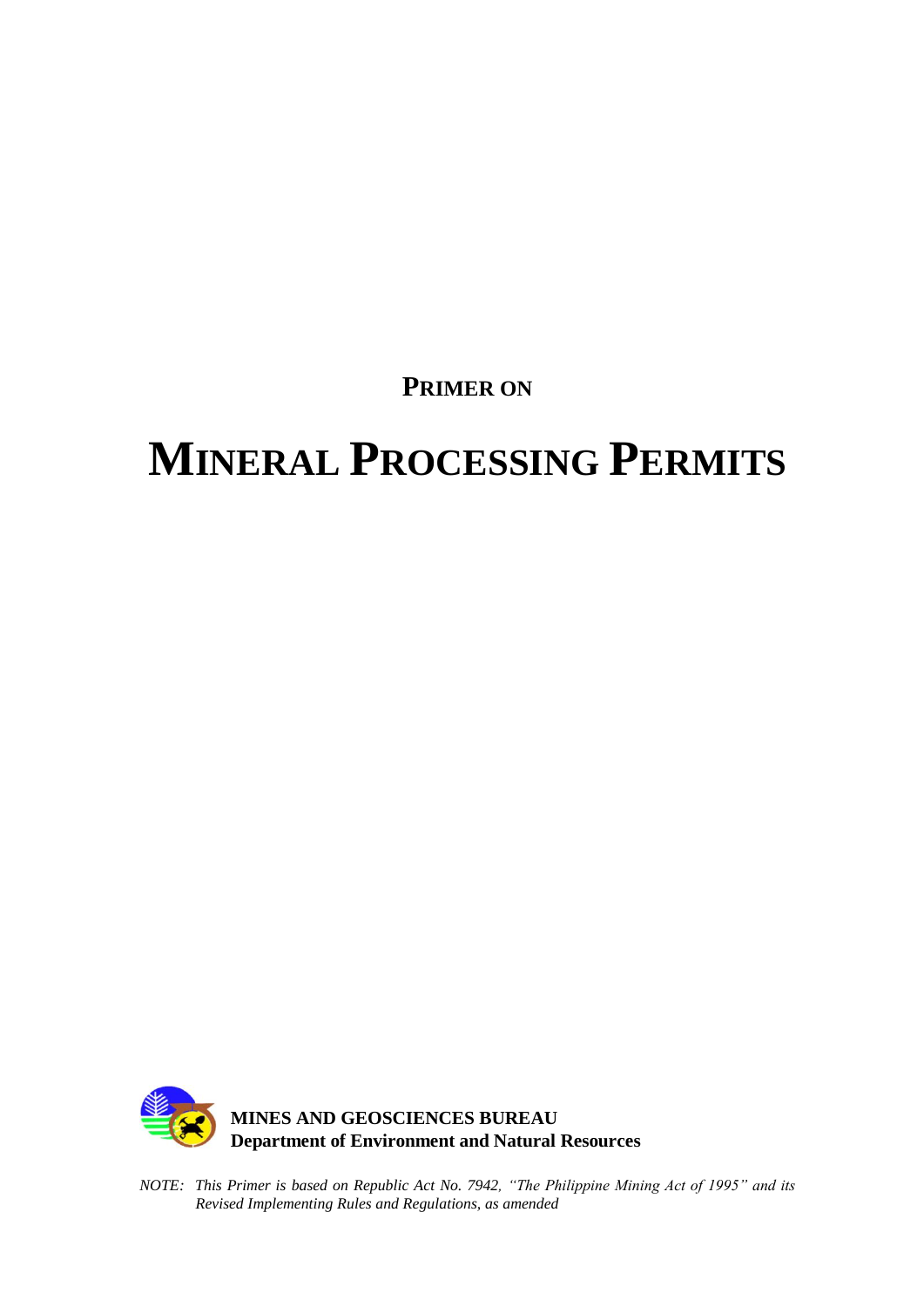#### **What is a Mineral Processing Permit?**

A Mineral Processing Permit (MPP) refers to the permit granted to a Qualified Person for mineral processing. Mineral Processing means the milling, beneficiation, leaching, smelting, cyanidation, calcination or upgrading of ores, minerals, rocks, mill tailings, mine waste and/or other metallurgical by-products or by similar means to convert the same into marketable products.

#### **Who is qualified to apply for a Mineral Processing Permit?**

The following Qualified Person may apply for a Mineral Processing Permit:

- (1) **Individual**  a Filipino citizen of legal age and with capacity to contract; or
- (2) **Corporation, Partnership, Association or Cooperative** organized or authorized for the purpose of engaging in mining, duly registered in accordance with law, either Filipino or foreign-owned.

#### **What is the term of a Mineral Processing Permit?**

The term of a Mineral Processing Permit shall be for a period of five (5) years from date of issuance thereof, renewable for like periods but not to exceed a total term of twenty-five (25) years: *Provided*, That no renewal of Permit shall be allowed unless the Permit Holder has complied with all the terms and conditions of the Permit and has not been found guilty of violation of any provision of the Act and these implementing rules and regulations.

#### **What are the mandatory requirements in the acceptance of an MPP application?**

An MPP application shall be filed in the Mines and Geosciences Bureau (MGB) Regional Office (RO) concerned, for mineral or non-mineral reservation areas, using the prescribed form (MGB Form No. 11-02) through payment of the filing fee and submission of five (5) sets of the following mandatory requirements:

- 1. Application Form (MGB Form No. 11-02)
- 2. SEC-certified Certificate of Registration, Articles of Incorporation
- 3. Location Map/Sketch Plan (1:50,000 NAMRIA topographic map) of the area of the proposed processing plant
- 4. Feasibility Study including work programs, plant site, mill and plant layout/design, details of technology to be employed in the proposed operation, anti-pollution devices/measures as well as the plant capacity
- 5. Certificate of Environmental Management and Community Relations Record (CEMCRR) or Certificate of Exemption (COE)
- 6. Environmental Compliance Certificate (ECC)
- 7. Environmental Protection and Enhancement Program (MGB Form 16-2)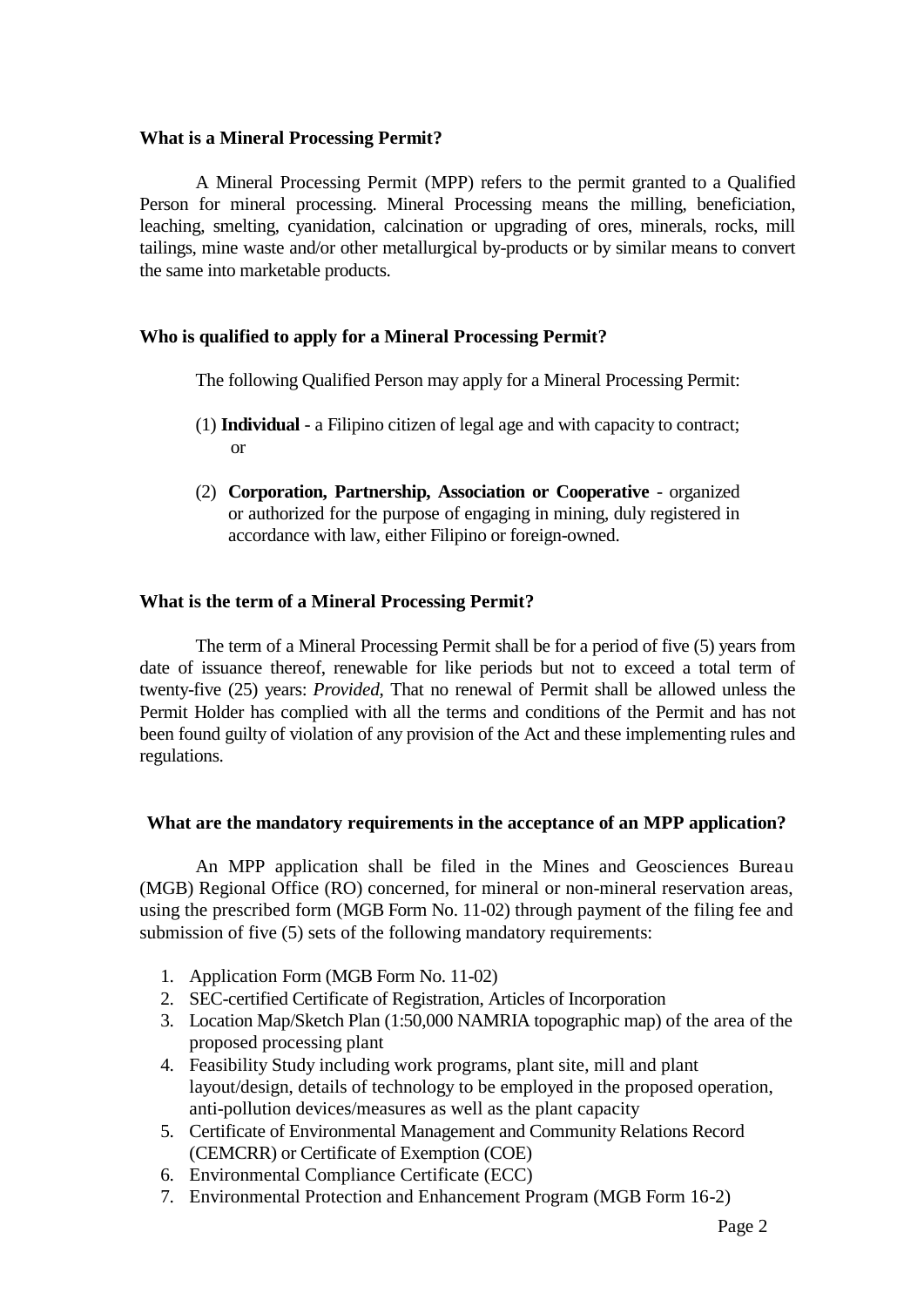- 8. Social Development and Management Program
- 9. Proof of technical competence in the form of:
	- 9.1.Bio-data and track records in mining operations/ environmental management
	- 9.2.Sworn statement or employment contract/proof of availed service of the technical person/s who will undertake the implementation of the Work Programs
- 10. Interim Importation Permit/certification from EMB on the use of chemicals (e.g. cyanide, mercury) in compliance with R.A. No. 6969
- 11. Brief history of applicant's activities for the last five (5) years, if any
- 12. Supply Contract/Agreement with mining rights holders, if applicable
- 13. Proof of financial capability:
	- 13.1. Latest audited Financial Statements
	- 13.2. Annual Report for the preceding year
	- 13.3. Credit Lines/Bank Guarantees/Deposits
- 14. Proof/s of payment of application fee
	- 14.1. Project cost of > PhP500M = PhP50,000.00
	- 14.2. Project cost of PhP250-500M = PhP20,000.00
	- 14.3. Project cost of < PhP250M = PhP10,000.00

#### **What are the additional requirements after an MPP application is filed?**

The following additional requirements shall be submitted after the acceptance of the application but prior to the issuance of the Mineral Processing Permit:

- 1. MGB reg. Secretary's Certificate attesting to a Board Resolution authorizing the President to sign and execute documents in connection with the MPP application
- 2. NCIP Certification Precondition
- 3. Proof/s of payment of FS Evaluation Fee = PhP20,000
- 4. Prior approval or endorsement in the form of Resolution or Certification by at least the majority of the *Sanggunian* concerned